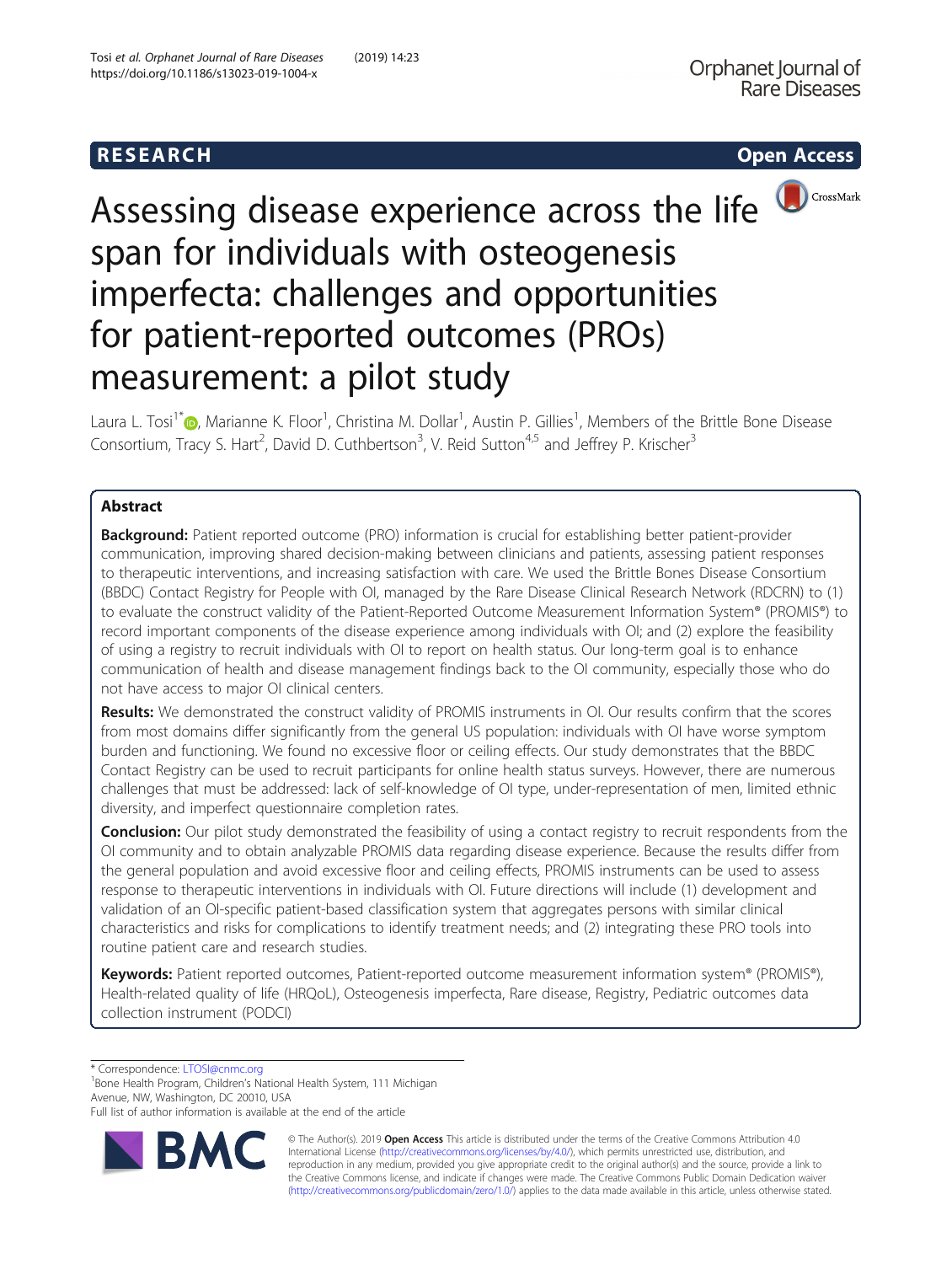# Background

# Clinical and epidemiologic features of osteogenesis imperfecta

Osteogenesis Imperfecta (OI), commonly known as "brittle bone disease," is a group of disorders characterized by bone fragility. OI is associated with other health problems, including scoliosis, impaired dentition, joint laxity, hearing loss, and cardiopulmonary challenges  $[1-16]$  $[1-16]$  $[1-16]$  $[1-16]$ . The severity of the disease ranges from neonatal-lethal to very mild disease with only a few bone fractures across the lifespan. Since 1979, most individuals with OI have been categorized using the Sillence phenotypic classification, which describes individuals as having mild (Type I), neonatal lethal (Type II), severely deforming (Type III), or moderately deforming (Type IV) disease [[17](#page-11-0)]. However, with advances in understanding the genetic basis of OI, 18 gene-based types of OI have been proposed in the research literature, often leading to confusion on the part of patients and clinicians alike. Since the 2009 meeting of the International Nomenclature group for Constitutional Disorders ICHG of the Skeleton (INCDS), the consensus is to continue grouping the known OI syndromes into five groups based on similarities in clinical presentation. This classification preserves the primary four groups described by Sillence and adds OI type V, which is associated with hyperplastic callus. The different genetic causes of the OI types are recognized by listing the causative genes as subtypes of OI types  $I-V$  [[18](#page-11-0), [19](#page-11-0)].

Little information is available about the natural history and progression of OI in adulthood. Yet, over the past decade, there has been increasing demand by the OI community to receive better information on the natural history of their disorder. Adults with OI seek delineation of health risks and evidence-based treatments. They want to know which care choices work for whom, and under what circumstances.

#### Patient-reported outcomes

Despite the potential for increased mortality and significant morbidity, there are currently no validated patient-reported outcome (PRO) measures for patients with OI. Available outcome measures have been developed chiefly by medical experts, relying on physician-based assessments. Recognition has grown that individuals' experiences and health-related quality of life (HRQOL) should be part of the assessment of new therapies and interventions. Such information is crucial for enhancing patient-provider communication, improving shared decision-making between clinicians and patients (or parents), and increasing patient satisfaction with care [\[20](#page-11-0)–[23\]](#page-11-0). Moreover, PRO data need to be linked to and analyzed with patients' diagnostic and treatment information. This would identify clinical predictors of survivorship difficulties and, thus, facilitate early risk stratification and targeted interventions [\[24](#page-11-0)].

# Disease registries and the osteogenesis imperfecta patient population

Developing data to better inform assessment and care for individuals with rare diseases is difficult; access to patients has been challenging and it can be hard to collect enough data to provide informed conclusions. One frequently recommended tool is a registry, an organized program for collection, storage, retrieval, and use of data on identifiable individuals that allows researchers to explore and define numerous health questions [[25](#page-11-0)–[31](#page-11-0)]. Registries are particularly useful in the care of individuals with a rare disorder as they can help patients gain a broader insight into their health status regardless of whether they have access to a major clinical center. The OI community has been very responsive to participating in research registries and to reporting their disease experiences. For more than a decade the OI community in the United States has embraced registry and natural history efforts sponsored by the Osteogenesis Imperfecta Foundation (OIF), a key national OI advocacy organization dedicated to supporting individuals with OI. The OIF effort began in earnest in 2005 with the establishment of the International Osteogenesis Imperfecta Registry [[32\]](#page-11-0). The OIF then funded the establishment of the Linked Clinical Research Centers (LCRC) between 2009 and 2014 (five clinical sites with dedicated OI clinics); this preliminary effort demonstrated the willingness of the OI community to participate in longitudinal clinical studies, as well [[33\]](#page-11-0).

Subsequently, in 2011, the OI Adult Natural History Initiative (OI ANHI) demonstrated the willingness of the OI community to participate in on-line investigations. It developed a snapshot of the health status, needs, and priorities of adults with OI. The OI ANHI web-based survey leveraged the Patient-Reported Outcome Measurement Information System® (PROMIS®) initiative, which had been developed with support from the US National Institutes of Health since 2004 [[34](#page-11-0)]. PROMIS offers a variety of methods to measure important HRQOL domains with established short forms and use of item banks for computerized-adaptive testing (CATs). The OI ANHI survey included basic demographic information, PROMIS instruments, and a detailed review of systems.

In the OI ANHI survey, PROMIS scores varied by OI disease severity (whether stratified by the 1979 Sillence classification or by patient-reported mild, moderate, or severe disease status). Scores for OI patients were often worse from those of any relevant comparison or normative population [\[35](#page-11-0)]. Moreover, when OI patients were asked to rank their health concerns, such as ambulation,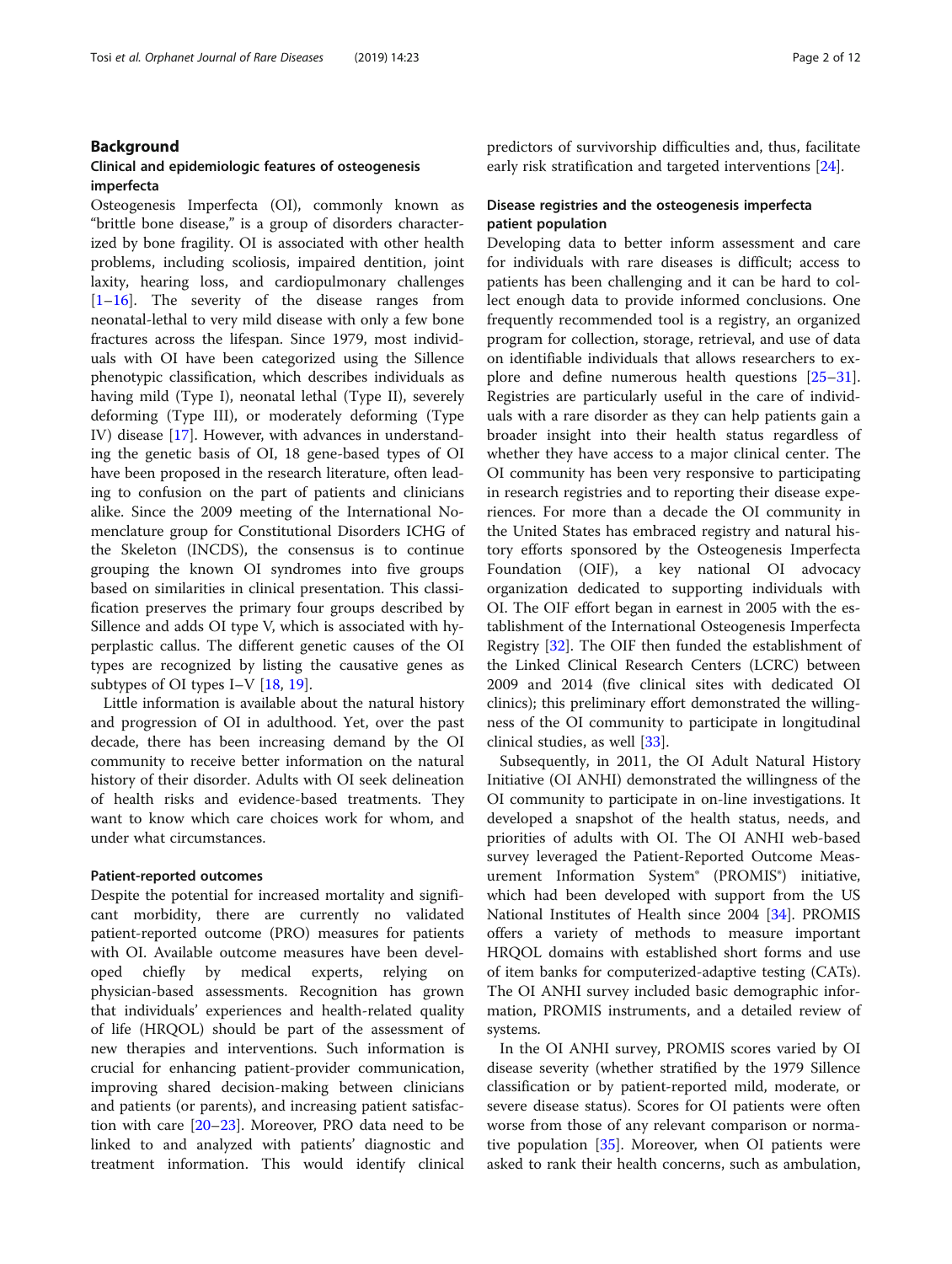craniofacial and dental problems, or hearing loss (all common problems in OI), the rankings tended to differ greatly from the priorities of physicians. For example, individuals with OI listed vision concerns of greater concern than cardiopulmonary disease, the opposite of the clinician perspectives.

# The disease experience of persons with osteogenesis imperfecta

This paper reports on the latest phase of the OIF's efforts to enhance the voice of individuals with OI, this time combining an internet-based registry with PRO measures. The OIF is part of the Brittle Bone Disorder Consortium (BBDC), an NIH funded rare-disease multi-centered project designed to provide a better basis for individuals with OI to assess their disease by tracking the natural history of OI and to support the development of other studies that further explore the disorder. Related goals are to help individuals with OI to better direct their health management and to identify areas in which new intervention strategies are needed.

# Evaluating the validity of existing PRO measures for persons with OI: A pilot

As we strive to build a standardized and robust platform to comprehensively capture the experiences of OI patients, this pilot study evaluates (1) the feasibility of using an on-line registry to recruit individuals with OI and to stratify appropriately individuals with this rare and very diverse disorder; and (2) the construct validity of PROMIS measures to record important components of the disease experience among individuals with OI. We report on these issues for an adult population of self-responders, as well as for proxy (parent) respondents for children and adolescents.

# Methods

# Instruments

In order to select PRO tools with domains felt to be important to individuals with OI, we convened a diverse Steering Committee comprising individuals with OI, the parent of a child with OI, members of the Data Management and Coordinating Center, physicians specializing in OI, and representatives of the OIF. The Steering Committee reviewed all PROMIS instruments available at the time of study inception. The Steering Committee gave highest priority to using the PROMIS CAT instruments for this project. CAT is a dynamically administered computer-based test in which responses to previous completed questions, within the same PRO scale, are used to select the most appropriate next question from the PROMIS item bank. The CAT system will continue to administer questions until an ideal standard error threshold is met. Compared to fixed length

questionnaires, the advantage of CAT-based assessment is reduced respondent burden which can help to improve completion rates of the questionnaire [\[36](#page-11-0)]. The Steering Committee selected nine PROMIS CAT-based instruments for adults covering the following HRQOL domains: Anxiety, Depression, Fatigue, Pain Behavior, Pain Interference, Physical Function, Physical Function with Mobility, Sleep Disturbance, and Satisfaction with Participation in Social Roles. For children, the Steering Committee selected PROMIS parent-proxy CAT-based instruments for patients ages 5 to 17 years covering six domains (Anxiety, Depressive Symptoms, Fatigue, Pain Interference, Mobility, and Peer Relationships). Survey respondents were expected to answer an average of 4 or 5 items per PROMIS CAT-based measure. We estimated that responding to all selected PROMIS instruments would typically take participants between 15 and 30 min.

PROMIS instruments were not available for children ages 2–4, therefore we also included the Pediatric Outcomes Data Collection Instrument (PODCI) which is designed to document functional status in children and adolescents with musculoskeletal disorders. We included it because of its documented validity in assessing pediatric patients with restricted mobility or disability and because of its use by the BBDC [\[37](#page-11-0)]. The PODCI covers four domains in children including Upper Extremity, Comfort and General Health, Self-Worth, and Mobility. PODCI was administered using parents as the proxy respondents.

A questionnaire titled "Information About You" was developed by the study team in an effort to capture demographic and basic clinical history, as recalled by the participants (Additional file [1\)](#page-10-0). Except for geographical location and race, all other descriptors from Information About You are not routinely collected during registration for the Contact Registry. The items requested in "Information about You" were the same for all participants.

#### Data management

The Rare Disease Clinical Research Network (RDCRN) Data Management and Coordinating Center, housed at the University of South Florida, manages the BBDC Contact Registry for People with OI as well as all BBDC data. The BBDC Contact Registry sent an initial registry-wide call for participation electronically on June 8, 2016, to all registry members. The registry e-mail invitation contained a link to the informed consent form for the pilot project and related questionnaires. The OIF facilitated additional recruitment, through e-mail announcements to its registered website users, social media posts, and an announcement in an electronic newsletter; all these notices encouraged interested persons to become members of the Contact Registry and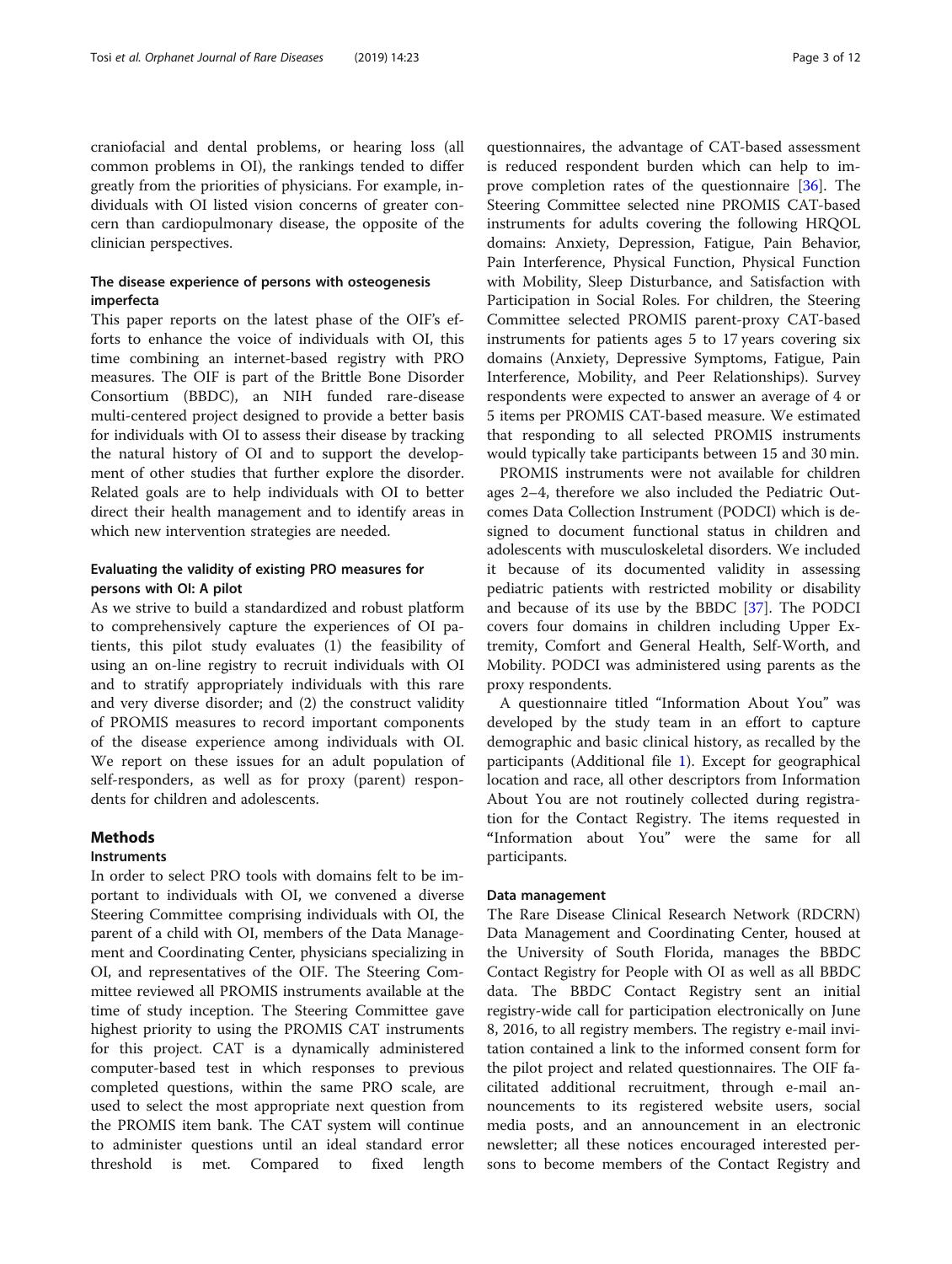enroll in the study. Once participants consented to the pilot study, they gained access to the online questionnaires/instruments. In total, the Data and Management and Coordinating Center sent 1165 emails to 1034 registrants, inviting them to participate in the study; 908 registrants were contacted once, 121 registrants twice, and 5 registrants three times. The data collection phase of this study closed on January 20, 2017.

To be eligible for project inclusion, respondents (including the proxies for children and adolescents) were required to be English-speaking and an adult, responding to the project either for him/herself or as a proxy for a child or adolescent age 2 to 17 years.

Because we generated a unique link to the project questionnaires for each participant (as part of the consent form), we could determine who had initiated and completed the questionnaires. We sent reminder e-mails to participants who had only partially completed the survey. Once participants completed their questionnaires, responses were downloaded to the Data Management and Coordinating Center.

Study participants entered their responses directly into online forms. All project data were collected via systems created in collaboration with the DMCC and the BBDC; these systems complied with all applicable guidelines regarding patient confidentiality and data integrity.

We conducted the entire pilot project using REDCap, a secure web-based application designed to support data capture for research studies [\[38\]](#page-11-0). Within its library are both the PROMIS and the PODCI. We also adapted the "Information about You" questionnaire to REDCap. The selected PROMIS, the PODCI, and the "Information about You" questionnaires were mounted on the web by the RDCRN. Participants could complete the surveys either all at once or in multiple sessions.

The order for the study survey for adults was as follows: (1) Consent; (2) Information about You; (3) PRO-MIS CAT Anxiety, Depression, Fatigue, Pain Behavior, Pain Interference, Physical Function or Physical Function with Mobility, Sleep Disturbance, Satisfaction with Participation in Social Roles; and 4) Comment Form. The order for children and adolescent- parent proxy survey was: (1) Consent; (2) Information about You; (3) PODCI; (4) PROMIS CAT Anxiety, Depressive Symptoms, Fatigue, Pain Interference, Mobility, Peer Relations; and (5) Comment Form.

#### Data analysis

At the completion of the data collection phase, participant data were downloaded to the Data Management and Coordinating Center and analyzed using SAS version 9.4 (SAS Institute, Cary, NC) and R software version 3.4.2 [[39](#page-11-0)]

We scored and standardized responses on all PROMIS instruments. Each participant's pattern of responses was converted into a standardized T-score, based on the U.S. general population for adults (and a mix of general and clinical populations for children), with a mean of 50 and a standard deviation (SD) of 10. The standardized T-score is reported as the final score for each participant. To determine whether the results of the PROMIS instruments differed from those for the general US population, we conducted one-sample t-tests on normally distributed results and one-sample Wilcoxon Rank tests on non-normally distributed data. Floor and ceiling effects in the PROMIS® CAT instruments were assessed by measuring the proportion of subjects who scored all the questions for an instrument at either the lowest or the highest possible score range.

Higher scores on these instruments are indicative of greater disease burden.

The PODCI was scored according to the Version 2.0 Scoring Algorithm from the AAOS [[40\]](#page-11-0). We input the collected scores for the instrument into the scoring algorithm which produced mean, standardized, and normalized scores for each domain. These were then compared to PROMIS domains using Pearson's correlation test to assess for congruent validity (a form of construct validity).

IRB approval for the pilot project was provided by the University of South Florida, the home institution of the Contact Registry.

#### Results

Three hundred individuals with self-reported OI or serving as parent proxies, representing a wide range of self-reported disease severity, enrolled in the study. Of the 300 original enrollees, 290 (97%) individuals filled out some portion of the survey questionnaires; 10 individuals consented but did not start any questionnaire. Of the 290 respondents, 27 were parent-proxies for children ages 2–4 years, 65 were parent-proxies for children ages 5–17 years, and 198 were adults with OI of ages 18 + years. In all, 273 of the 290 individuals or their proxy respondents, opened all designated questionnaires (94%); 17 opened some questionnaires.

Higher completion rates were noted for adult-specific instruments than for child-specific instruments; 94–98% of adults completed all nine adult-specific PROMIS instruments, whereas 79–86% of parent-proxies completed all six child-specific PROMIS instruments  $(p < 0.01)$ . Similarly for the six individual PODCI domains we noted lower parent-proxy completion rates ranging from 76 to 90% (Table [1](#page-4-0)). Only 64/92 (70%) parent proxies completed all PODCI domains.

The majority of PROMIS instruments required, on average, participants to answer fewer than six questions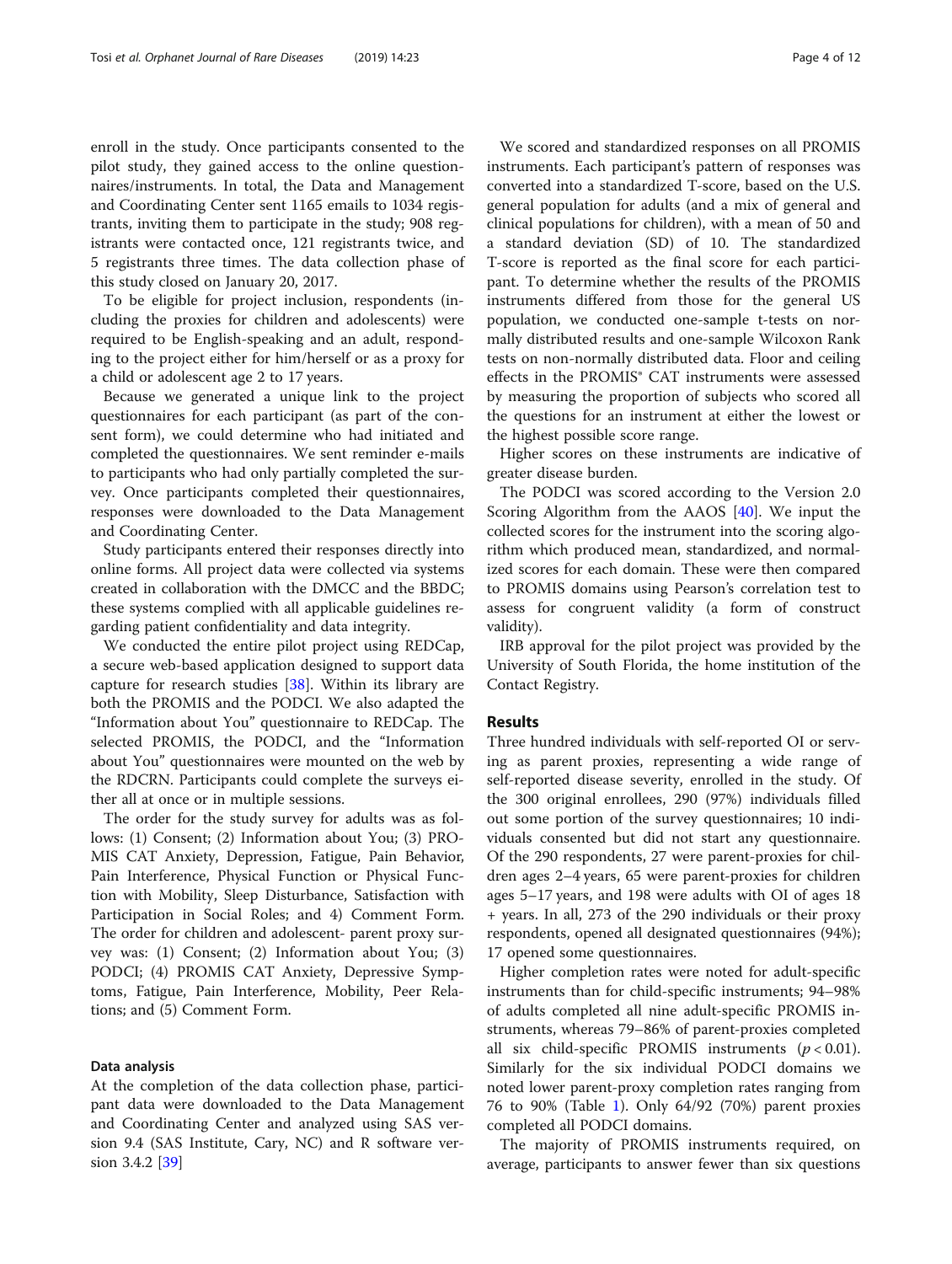<span id="page-4-0"></span>Table 1 Questionnaire Completion Table

| Total Instrument Completion                               |                          |         |         |  |
|-----------------------------------------------------------|--------------------------|---------|---------|--|
| Instrument                                                | Completed Surveys        | Percent | Total N |  |
| Information About You                                     | 290 (+/- specific items) | 100%    | 290     |  |
| PODCI Parent Reported (1/6 Domain Completed) <sup>a</sup> | 84                       | 91.3%   | 92      |  |
| <b>Upper Extremity</b>                                    | 74                       | 80.4%   | 92      |  |
| Transfer Mobility                                         | 79                       | 85.9%   | 92      |  |
| Sports Physical Function                                  | 75                       | 81.5%   | 92      |  |
| Pain Comfort                                              | 83                       | 90.2%   | 92      |  |
| Happiness                                                 | 70                       | 76.1%   | 92      |  |
| Global Function                                           | 70                       | 76.1%   | 92      |  |
| PODCI Parent Reported (6/6 Domains Completed)             | 64                       | 69.6%   | 92      |  |
| Proxy-Reported Anxiety Survey                             | 56                       | 86.2%   | 65      |  |
| Proxy-Reported Depressive Symptoms Survey                 | 54                       | 83.1%   | 65      |  |
| Proxy-Reported Fatigue Survey                             | 52                       | 80.0%   | 65      |  |
| Proxy-Reported Pain Interference Survey                   | 51                       | 78.5%   | 65      |  |
| Proxy-Reported Mobility Survey                            | 52                       | 80.0%   | 65      |  |
| Proxy-Reported Peer Relationships Survey                  | 52                       | 80.0%   | 65      |  |
| Adult Anxiety Survey                                      | 193                      | 98.0%   | 197     |  |
| Adult Depression Survey                                   | 192                      | 97.5%   | 197     |  |
| Adult Fatigue Survey                                      | 190                      | 96.4%   | 197     |  |
| Adult Pain Behavior Survey                                | 190                      | 96.4%   | 197     |  |
| Adult Pain Interference Survey                            | 188                      | 95.4%   | 197     |  |
| Adult Physical Function Survey                            | 102                      | 94.9%   | 197     |  |
| Adult Physical Function with Mobility Aid <sup>b</sup>    | 85                       |         |         |  |
| Adult Satisfaction with Participation in Social Roles     | 186                      | 94.4%   | 197     |  |
| Adult Sleep Disturbance Survey                            | 188                      | 95.4%   | 197     |  |
| Comment Form                                              | 252                      | 86.9%   | 290     |  |

<sup>a</sup> Does not include one 18 year old, and does not delineate between 2 and 4 and 5–17<br><sup>b</sup> Used in lieu of PROMIS® Adult CAT Physical Function instrument if the participant states the use of a mobility aid

to enable us to calculate a PRO score (mean = 5.53 questions). The domain that required the most questions was Adult Physical Function with Mobility Aid (mean = 9.39 questions).

General demographics and self-reported clinical history of both adult and child subjects came from the "Information about You" question set. Responses are summarized in Table [2](#page-5-0).

## Age and sex

Figure [1](#page-5-0) displays the age ranges of respondents, stratified by sex. The median age was 34 and the max age was 80. In the adult population, 78% (154/198) were female; in the pediatric population, 51% (46/90) were female. The proportion of male vs female subjects was essentially balanced in children and adolescents, while female respondents far out-numbered males respondents in adults. Despite the lower response by males, there were at least some male respondents in most adult age cohorts.

### Race and ethnicity

Just under 95% (271/287) of respondents self-identified as white; (8% (23/287) as Hispanic, Latino, or Spanish Origin); 3% (8/287) as Asian; 1% (3/287) as Black; and 1% (3/287) as American Indian or Alaskan Native. One person declined to report race and one person listed race as Unknown. Of note, 77% (231/300) of enrollees were located in the U.S., 22% (67/300) were located abroad, and 1% (2/300) were missing county information. The demographic data of respondents who participated in this pilot study mirrored those in the Contact Registry except that 5% of Registry members self-reported as being of multiple races.

# OI type

Figure [2](#page-6-0) depicts the self-reported distribution of OI type within our study cohort. Of all 290 participants, 20% did not know their OI type. Participants spanned the spectrum of common self-reported OI types. Four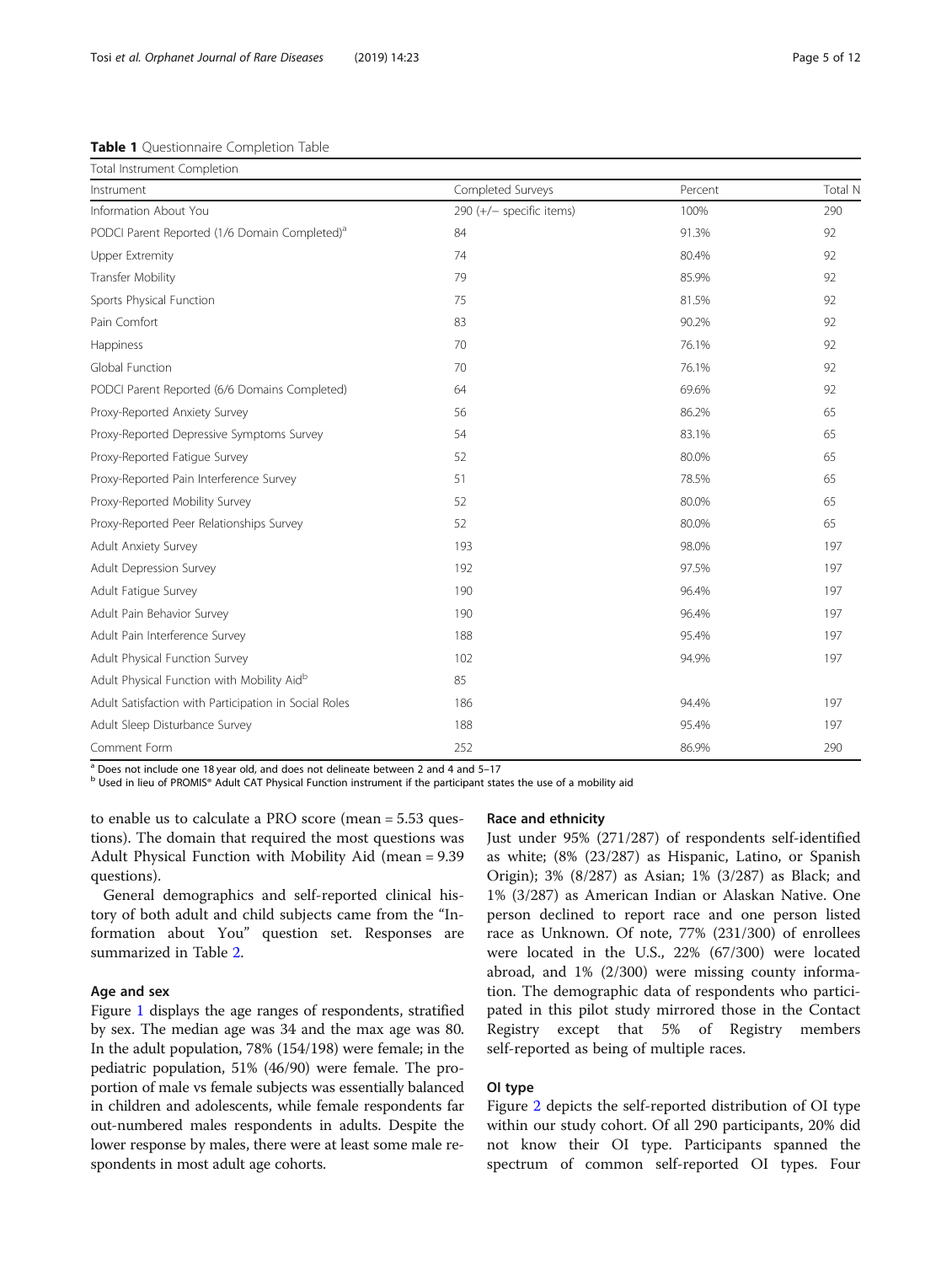# <span id="page-5-0"></span>Table 2 Information About You

| Information About You                                      |                        |            |                         |       |                            |       |            |
|------------------------------------------------------------|------------------------|------------|-------------------------|-------|----------------------------|-------|------------|
| Self-reported Demographic                                  | Frequency Ages 2-<br>4 | $\%$       | Frequency Ages 5-<br>18 | %     | Frequency Age 19<br>$^{+}$ | $\%$  | Total<br>Ν |
| Male                                                       | 12/27                  |            | 44.4% 33/64             |       | 51.6% 44/197               | 22.3% | 288        |
| Race - White                                               | 25/27                  | 93.6%      | 57/64                   | 89.0% | 189/196                    | 96.4% | 287        |
| Diagnosis/Type confirmed by skin biopsy or DNA<br>analysis | 17/27                  |            | 63.0% 29/64             |       | 45.3% 32/168               | 19.0% | 259        |
| Diagnosis based on clinical history and radiographs        | 10/27                  |            | 37.0% 35/64             | 54.7% | 136/168                    | 80.9% | 259        |
| Family History of OI                                       | 3/27                   |            | 11.1% 15/65             |       | 23.1% 117/197              | 59.4% | 289        |
| Walks unaided                                              | 15/26                  |            | 55.6% 39/66             | 59.1% | 107/197                    | 54.3% | 289        |
| Uses manual or power wheelchair                            | 3/26                   |            | 11.1% 21/66             | 31.8% | 54/197                     | 27.4% | 289        |
| History of fractures at birth                              | 14/27                  |            | 51.9% 22/65             |       | 33.8% 46/195               | 23.6% | 287        |
| History of rodding surgery                                 | 10/27                  | 37.0%      | 34/66                   |       | 51.5% 82/185               | 44.3% | 278        |
| History of spine surgery                                   | 0/27                   | 0%         | 6/66                    | 9.1%  | 31/194                     | 16.0% | 287        |
| History of recurrent breathing issues                      | 5/27                   | 18.5%      | 15/66                   |       | 22.7% 56/196               | 28.6% | 289        |
| History of hearing loss                                    | 0/27                   | 0%         | 8/66                    | 12.1% | 73/197                     | 37.1% | 290        |
| Uses a hearing aid (if reported hearing)                   | <b>NA</b>              | <b>NA</b>  | 1/8                     |       | 12.5% 46/101               | 45.5% | 109        |
| History of Pregnancy (women only)                          | 0/15                   | 0%         | 0/31                    | 0%    | 79/151                     | 46.7% | 197        |
| History of Treatment for Anxiety                           | 1/27                   | 3.7%       | 7/64                    |       | 10.9% 58/190               | 30.5% | 281        |
| History of Treatment for Depression                        | 0/27                   | 0%         | 3/64                    | 4.7%  | 59/189                     | 31.2% | 280        |
| History of Treatment for Fatigue                           | 1/27                   | 3.7%       | 2/60                    | 3.3%  | 21/181                     | 11.6% | 268        |
| History of Treatment for Pain                              | 11/27                  |            | 40.7% 33/64             |       | 51.6% 117/191              | 61.3% | 282        |
| History of Treatment for Sleep-Related issues              | 3/27                   | 11.1% 8/61 |                         |       | 13.1% 57/183               | 31.1% | 271        |

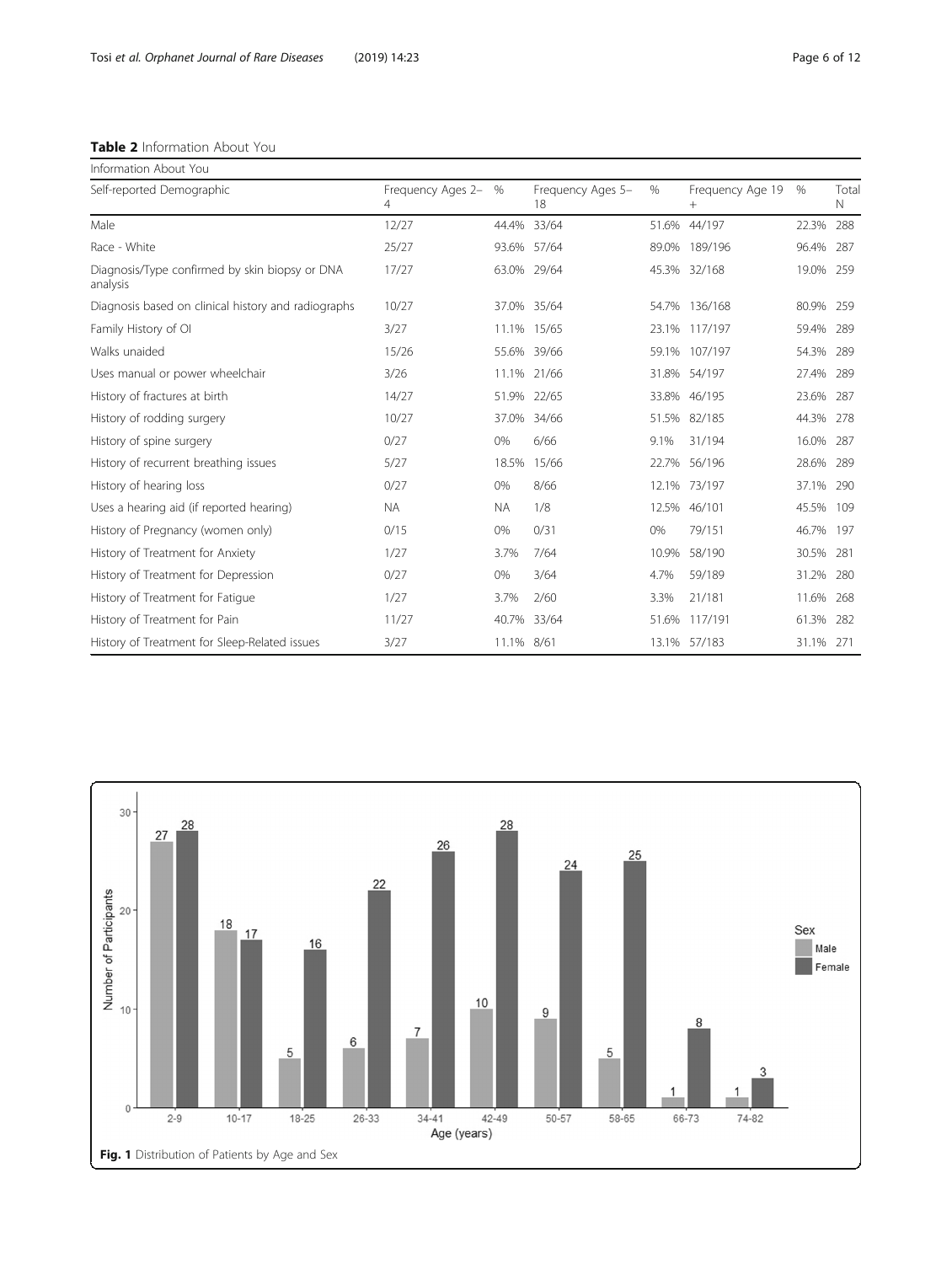<span id="page-6-0"></span>

patients reported that they were Type II (perinatal lethal form); of these, all were adults and three were older than 50. The mean age (40.2 years) of those who did not know their OI Type was 8.59 years older than those who said they knew their OI Type (31.42 years). The difference is statistically significant ( $p < 0.01$ ).

# OI diagnosis

Of those patients  $(N = 78)$  who reported to know how they had been diagnosed, 12% (30/159) reported that clinicians made the diagnosis through skin biopsy or collagen studies and 19% (48/159) reported was via blood or DNA studies. 70% reported that the diagnosis was based on "clinical history and radiographs highly suggestive of Osteogenesis Imperfecta."

T-scores for all PROMIS instruments showed a reasonable mean and range. As demonstrated in Table 3, means were in a range around the reference population mean of 50 (that were plausible) and standard deviations were in a range around the population standard

Table 3 PROMIS Instrument Analysis

| Testing<br>Population | PROMIS <sup>®</sup> Measure                        | N   | Mean (t-<br>score) | Std<br>Dev | 95% CI of the<br>Mean | Mean Significantly Different than 50 (p-<br>value)? |
|-----------------------|----------------------------------------------------|-----|--------------------|------------|-----------------------|-----------------------------------------------------|
| Adult                 | Anxiety                                            |     | 55.98<br>193       | 8.72       | (54.74, 57.22)        | Yes ( $p < 0.001$ )                                 |
|                       | Depression                                         |     | 192 53.19          | 9.63       | (51.82, 54.56)        | Yes ( $p < 0.001$ )                                 |
|                       | Fatigue                                            |     | 190 54.68          | 9.44       | (53.33, 56.03)        | Yes ( $p < 0.001$ )                                 |
|                       | Pain Behavior                                      |     | 190 54.79          | 8.30       | (53.60, 55.97)        | Yes ( $p < 0.001$ )                                 |
|                       | Pain Interference                                  | 188 | 57.50              | 9.64       | (56.12, 58.89)        | Yes ( $p < 0.001$ )                                 |
|                       | Physical Function                                  | 102 | 43.91              | 7.48       | (42.44, 45.38)        | Yes ( $p < 0.001$ )                                 |
|                       | Physical Function with Mobility Aid                | 85  | 35.82              | 6.13       | (34.50, 37.14)        | Yes ( $p < 0.001$ )                                 |
|                       | Sleep Disturbance                                  |     | 188 53.19          | 9.15       | (51.88, 54.51)        | Yes ( $p < 0.001$ )                                 |
|                       | Satisfaction with Participation in Social<br>Roles |     | 186 47.42          | 9.58       | (46.03, 48.80)        | Yes ( $p < 0.001$ )                                 |
| Parent Proxy          | Anxiety                                            | 56  | 54.91              | 9.91       | (52.25, 57.56)        | Yes ( $p < 0.001$ )                                 |
|                       | Depressive Symptoms                                | 54  | 50.60              | 9.12       | (48.11, 53.09)        | No ( $p = 0.580$ )                                  |
|                       | Fatigue                                            | 52  | 50.85              | 12.00      | (47.51, 54.19)        | No ( $p = 0.590$ )                                  |
|                       | Pain Interference                                  | 51  | 54.08              | 8.91       | (51.57, 56.58)        | Yes ( $p = 0.004$ )                                 |
|                       | Mobility                                           | 52  | 33.98              | 11.44      | (30.79, 37.16)        | Yes ( $p < 0.001$ )                                 |
|                       | Peer Relationships                                 | 52  | 42.09              | 10.85      | (39.07, 45.11)        | Yes ( $p < 0.001$ )                                 |

 $*$  Bold means  $p < 0.001$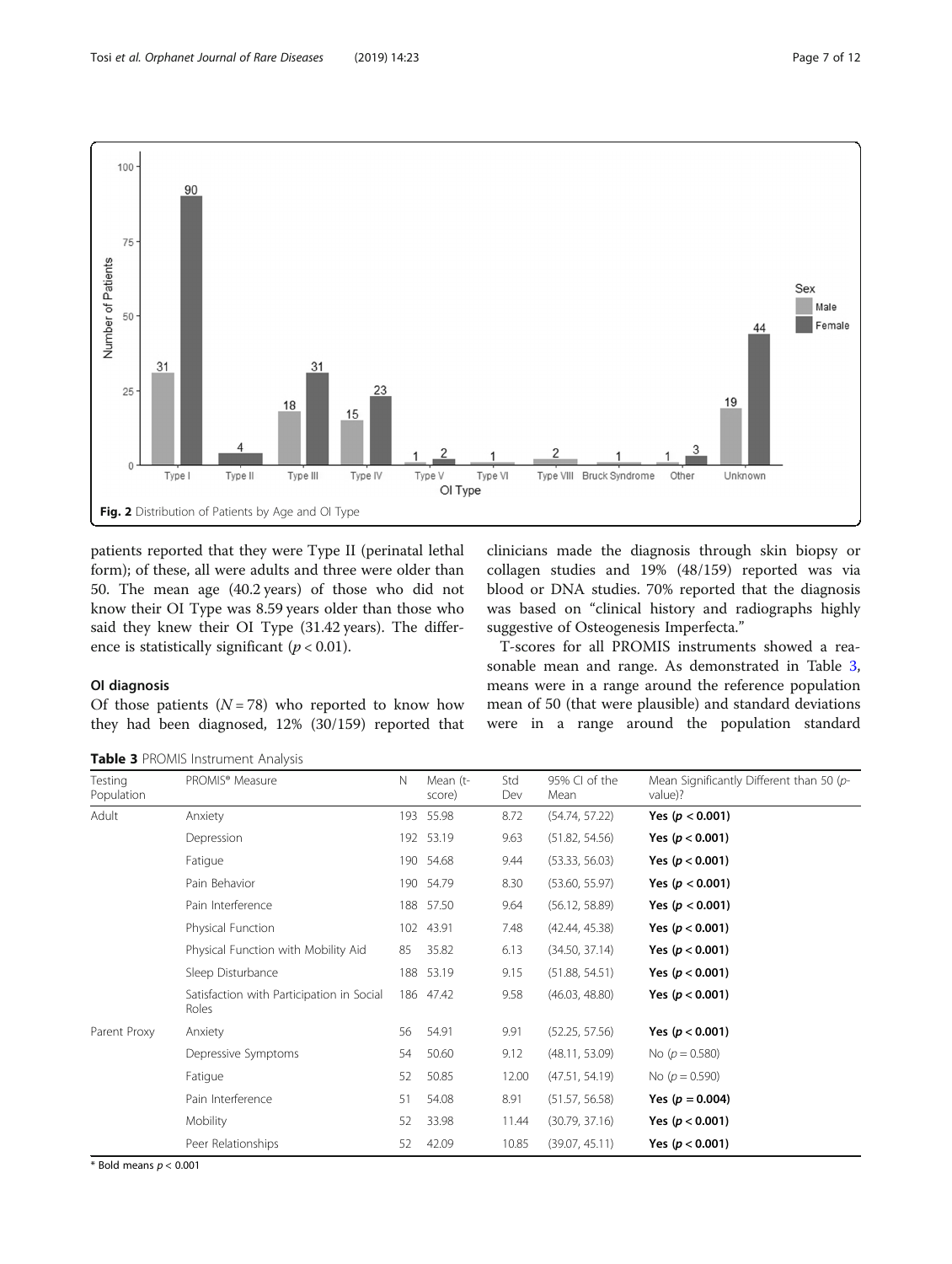deviation of 10 (also plausible), leading us to believe that the data were reasonable. All PROMIS domains for adults showed a statistically significant difference between OI patients and the general population, as did four parent-proxy instruments: Anxiety, Pain Interference, Mobility and Sleep Disturbance in children/ adolescents.

For adults, Pain Behavior and Pain Interference had floor effects above 10% as did Fatigue, Pain Interference and Mobility in children. All were under the generally accepted 15% cut-off point. No important ceiling effects were detected in adult or parent-proxy instruments (Table 4).

In addition, we compared the questionnaire results for individuals with OI Type I with the results for all other types combined, excluding individuals with unknown types, to determine whether PROMIS instruments can distinguish among OI Type I and the other, more severe, types (evaluation of known-group validity). Two adult and one parent-proxy PROMIS instruments were able to discriminate between OI Type I and self-reported OI Types III and IV grouped together  $(p < 0.01)$ : Adult Physical Function (with or without Mobility Aid), Adult Sleep Disturbance, and Parent Proxy Mobility.

Of the 65 parent proxy respondents for children ages 5–17, 55 filled out both the PODCI and at least one PROMIS instrument. All six parent proxy PROMIS instruments showed statistically significant correlations with at least one PODCI element, with the strongest correlations seen between those instruments focused on physical function, which provides evidence for

Table 4 Floor and Ceiling Effects

| Respondents answering only at floor or ceiling |     |                |     |          |    |
|------------------------------------------------|-----|----------------|-----|----------|----|
| Instrument                                     | N   | Floor          |     | Ceiling  |    |
| Adult - Anxiety                                | 193 | $\overline{4}$ | 2%  | $\Omega$ | 0% |
| Adult - Depression                             | 192 | 9              | 5%  | $\Omega$ | 0% |
| Adult - Fatigue                                | 190 | 0              | 0%  | $\Omega$ | 0% |
| Adult - Pain Behavior                          | 190 | 21             | 11% | $\Omega$ | 0% |
| Adult - Pain Interference <sup>a</sup>         | 189 | 25             | 13% | $\Omega$ | 0% |
| Adult - Physical Function                      | 102 | 0              | 0%  | 0        | 0% |
| Adult - Phys Function w Mobility               | 85  | $\Omega$       | 0%  | 1        | 1% |
| Adult - Sleep Disturbance                      | 188 | $\Omega$       | 0%  | $\Omega$ | 0% |
| Adult - Satisfact. w Part. in Soc. Roles       | 186 | 2              | 1%  | 8        | 4% |
| Parent Proxy - Anxiety                         | 56  | 3              | 5%  | 1        | 2% |
| Parent Proxy - Depressive Symptoms             | 54  | $\overline{4}$ | 7%  | $\Omega$ | 0% |
| Parent Proxy - Fatigue                         | 53  | 6              | 11% | $\Omega$ | 0% |
| Parent Proxy - Pain Interference               | 51  | 6              | 12% | $\Omega$ | 0% |
| Parent Proxy - Mobility                        | 53  | 6              | 11% | 1        | 2% |
| Parent Proxy - Peer Relationships              | 52  | 1              | 2%  | 0        | 0% |

Legend: <sup>a</sup> includes 2 individuals who only answered 1 question

convergent validity of PROMIS measures. Several outcomes are essentially opposites (e.g. happiness vs anxiety), thus those correlations are negative (Table [5](#page-8-0)).

# **Discussion**

Our pilot study provides evidence for the feasibility and construct validity of using PROMIS instruments to record important components of the disease experience among individuals with OI. The quantitative results from both PROMIS and PODCI can provide clinicians and researchers with a yardstick for assessing overall need for treatment and determining the success (or failure) of an intervention. In addition, our results confirm that the scores from most domains differ significantly from the general US population: individuals with OI have higher disease burden and worse functioning.

There were two exceptions of "no differences" from the general population: the parent-proxy assessments of depression and fatigue. At least two reasons could explain this finding. One is that the reference population for the PROMIS Pediatric and the PROMIS Proxy measures is a mix of both representatives of the US general population and representatives of children with other clinical conditions or disorders. Thus, it may be that the children with OI are similar to this mixed clinical/general population on these two PROs. The second reason may be that parents have more difficulty in evaluating their child's depression and fatigue levels since these are unobservable symptoms (as opposed to more observable outcomes such as mobility).

We found few ceiling effects. Five instruments demonstrated floor effects between 11 and 15% which is in acceptable range given that floor effects for symptom measures reflect the patient is not experiencing the symptom, such as pain.

For children and adolescents, all six parent proxy PROMIS instruments showed some correlation with at least one PODCI element, providing evidence for convergent validity. The Parent Proxy – Mobility PROMIS instrument correlated strongly with the PODCI which has been used in the LCRC, the BBDC, as well as this project. The results of the correlation analysis between the PODCI and six PROMIS® instruments speak to the potential value of expanding the use of PROMIS instruments for children and adolescents in the BBDC. Although the PODCI and PROMIS instruments are not measuring precisely the same aspects of HRQOL, and although the number of relevant respondents in this pilot study was relatively small, we judge that these results support the validity of PROMIS CAT instruments in measuring disease severity in children and adolescents for OI and that use of PROMIS CAT may possibly lead to higher completion rates of on-line questionnaires in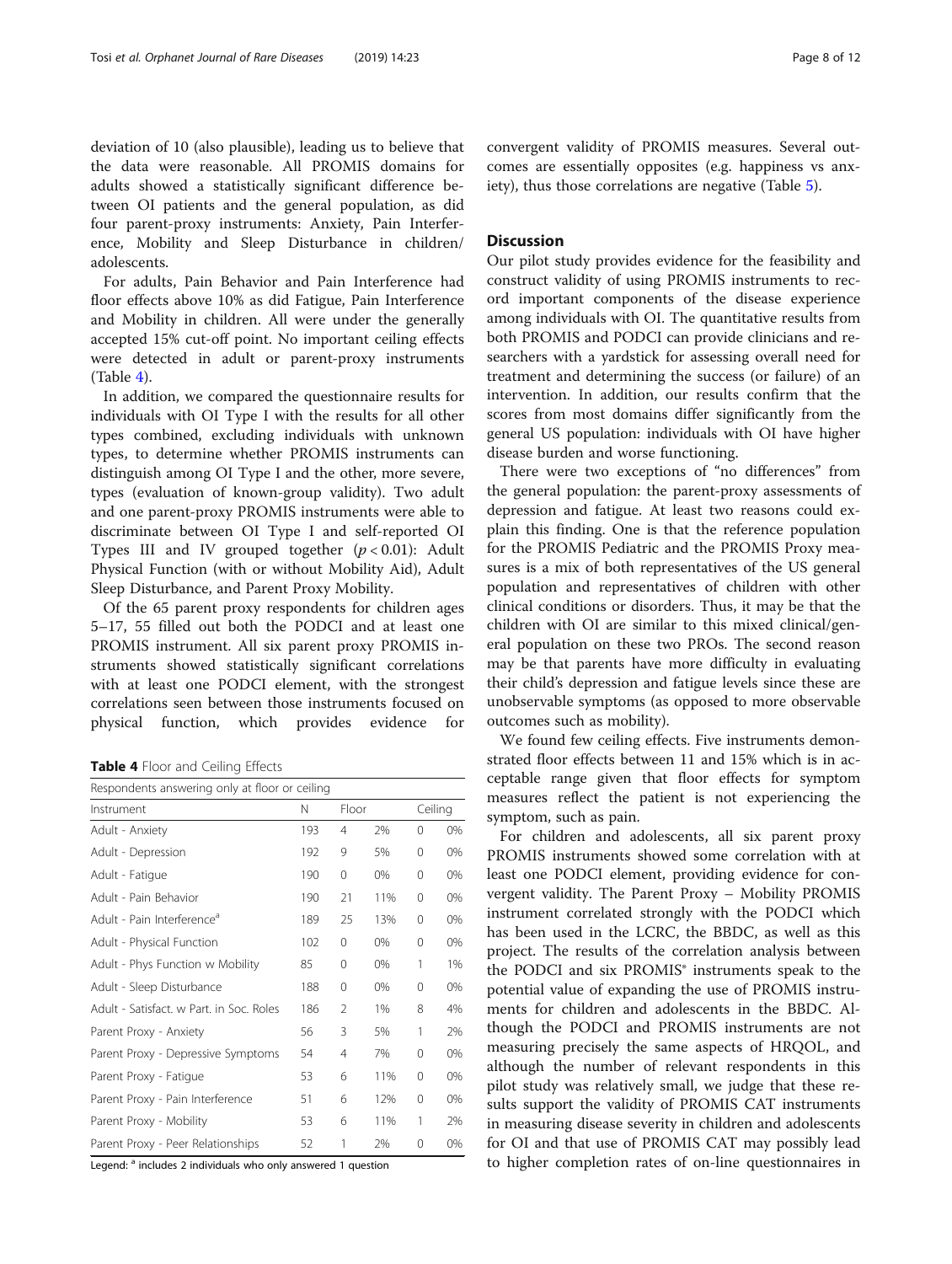| Significant correlation between PODCI and Parent Proxy PROMIS |    |                 |                   |                          |              |                  |                 |  |  |
|---------------------------------------------------------------|----|-----------------|-------------------|--------------------------|--------------|------------------|-----------------|--|--|
|                                                               |    | PODCI elements  |                   |                          |              |                  |                 |  |  |
|                                                               |    | Upper Extremity | Transfer Mobility | Sports Physical Function | Pain Comfort | <b>Happiness</b> | Global Function |  |  |
| PROMIS Parent Proxy                                           | n  | ρ               | ρ                 | ρ                        | ρ            | ρ                | ρ               |  |  |
| Anxiety                                                       | 55 | $-0.21$         | 0.20              | 0.18                     | 0.24         | $-0.45$          | 0.24            |  |  |
| Depression                                                    | 53 | 0.16            | 0.21              | 0.16                     | $-0.31$      | $-0.60$          | 0.24            |  |  |
| Fatigue                                                       | 51 | $-0.38*$        | 0.20              | 0.26                     | $-0.59$      | $-0.55$          | $-0.4$          |  |  |
| <b>Mobility</b>                                               | 50 | $0.76***$       | 0.91              | 0.94                     | 0.57         | 0.59             | 0.94            |  |  |
| Pain Interference                                             | 50 | $-0.50$         | $-0.46$           | 0.51                     | $-0.73$      | 0.57             | 0.61            |  |  |
| Peer Relations                                                | 51 | 0.26            | 0.35              | 0.50                     | 0.10         | 0.42             | 0.37            |  |  |

<span id="page-8-0"></span>Table 5 PODCI and PROMIS correlation

\* Italics means  $p < 0.05$  (weak correlation)

\*\* Bold means p < 0.01 (moderate to strong correlation)

future studies because they ask fewer questions of participants than fixed-length questionnaires like PODCI.

PROMIS CATs were not able to differentiate individuals by OI severity. Patients with OI and clinicians often disagree on the level of disease burden experienced. Anecdotal evidence suggests that patients with milder types of OI may have different expectations for quality of life than patients with more affected or severe types. For example, the young man with mild OI may feel severely burdened because he cannot play football with his peers and/or the individual with severe III OI may feel extremely mobile and unrestricted because they have acquired a top-of-the-line wheelchair which allows them to participate in school, family, job, and social activities easily. There is an extensive literature that illustrates that, across numerous chronic diseases, people adapt to their situation or condition, and then, within that context have expectations for quality of life that might seem surprising to people not suffering from that condition [[41,](#page-11-0) [42](#page-11-0)]. It is also possible that since OI type was self-reported in this study, incorrect identification of OI type is contributing to these findings.

In addition, our pilot study demonstrates that the BBDC Contact Registry for People with OI can be used to recruit participants for online surveys regarding health status. This capability will allow researchers to better understand the OI community's perspective on health status and quality of life; it will also permit users to capture quantitative PROs using tools such as PROMIS® or PODCI to explore domains that patients identify as important. However, it also underscores some of the important challenges to using registries that must be addressed. Researchers cannot simply seek to expand our understanding of the health issues faced by individuals with OI, but must also develop methodologies to communicate these findings back to the OI community, especially those who do not have access to major OI clinical centers.

## Self-knowledge of OI type

A significant proportion of respondents did not know their OI type. This was particularly prevalent in older individuals, a troubling problem as we seek to expand our knowledge of the natural history of OI in adulthood. We believe this result reflects confusion regarding the current and historical classification of OI. Prior to the publication of the 1979 Sillence classification of OI, patients were typically described as having "congenita" or "tarda" (fractures and bowing occurring after birth) disease. This has led many older patients to describe themselves as having type 1 or 2 disease. Although 18 OI types have been described in the research literature, Sillence and others recently pleaded to simplify the classification of OI to mild, moderate, and severe. The rationale is that OI type is artificial and sometimes not helpful. They contend that this simplified categorization, focusing on broad clinical findings, particularly clinical and historical data, fracture frequency, bone densitometry, level of mobility, and patient report tools [\[19,](#page-11-0) [43](#page-11-0)– [47\]](#page-11-0), can be used to enhance communication between patients and professionals.

We believe that a critical next step for the BBDC research team is leveraging the clinical data of the BBDC Natural History Study to validate a PRO question set that establishes whether patients have mild, moderate, or severe disease. Patient reports can be validated against known clinical data as well as their clinicians' perception of disease severity. Broad dissemination of this question set and inclusion of its contents at the beginning of all surveys and studies will standardize data collection, and, most important, help members of the OI community have a better understanding of which study results are relevant to them.

Moving forward, PRO results will be particularly helpful if they demonstrate an association between patients' perspectives of their own disease experience and objective clinical data stratified by OI type. To date, only a limited number of PROMIS instruments address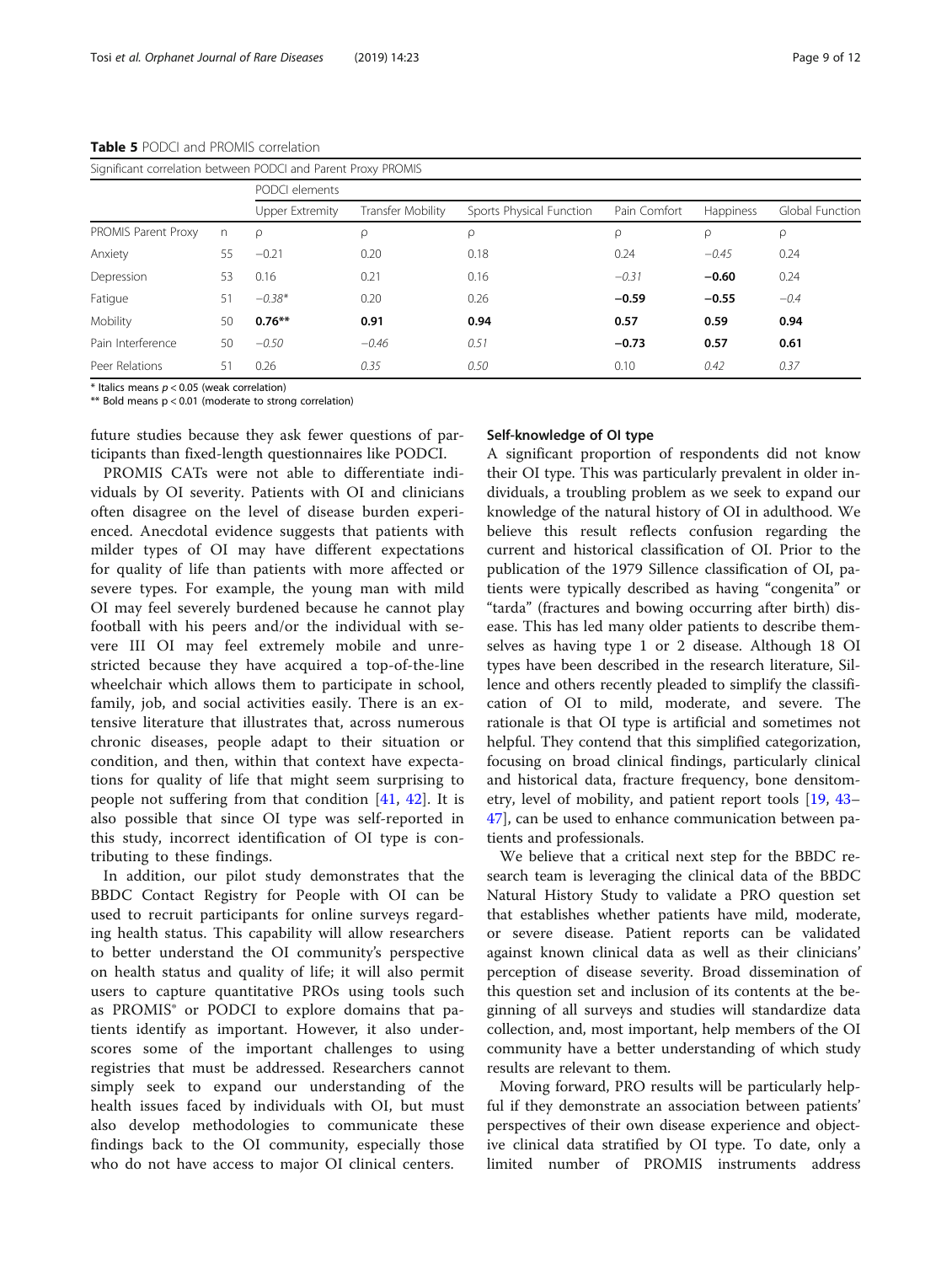## Recruitment

The Contact Registry succeeded in attracting a meaningful number of patients with OI who were willing to complete an extensive set of questionnaires. However, while the demographic data on those enrolled in the registry closely approximated participation in this study, neither the Registry nor the study cohorts mirror what is known about the epidemiology of the disorder in the community. Participants in this pilot study were far less diverse in terms of sex and race/ethnicity than the known OI community. Expanded recruitment efforts will clearly be needed for future studies.

Similarly, the international prevalence of persons with OI is estimated to be between 1 and 2 per 20,000 individuals. For the United States, this translates to more than 32,000 possible respondents, yet, at the time we solicited participants in this pilot study, we had only attracted approximately 1000 US subjects to join the BBDC Contact Registry [[48\]](#page-11-0). The OIF has already taken note of this finding and is redoubling its efforts to increase enrollment. Of note, 23% of enrollees in this pilot study were from outside the United States, which speaks to the need to ensure that research findings can be communicated back to the broad OI community.

The original call to participate in this pilot study recruited 100 individuals in a day, but another 2 months were needed to fulfil the recruitment goal of 300. This suggests that although a small cohort of individuals is eager to participate in research, this enthusiasm may not extend to the entire OI community. Moreover, participants were limited to English speakers and those who had access to computers. Some members of the community may have been prevented from participating because of disease limitations or personal time constraints.

In the same vein, we had planned to link the data gathered by this pilot study to existing clinical data collected through the BBDC, so that we could associate the range of clinical findings found on examination with the range of T-scores noted in PROMIS-assessed PROs. However, only 21 of the respondents are known to have participated in the BBDC and had data available for linkage and analysis. Although the registry is a component of the BBDC, we did not specifically recruit individuals who are participating in the BBDC OI Longitudinal Study for this study. One plausible explanation for this shortfall is that those already involved in the Longitudinal Study may believe that they are sufficiently involved and making an adequate contribution to the knowledge base about OI.

# The match (or mismatch) between self- and proxyresponses for children

Parent-proxy reported measures of PRO results may well differ from child self-reported results, especially for adolescents and possibly for older children [\[49](#page-11-0)]. For this study, we did not ask children to complete self-reported instruments; we relied on parent-proxy instruments. This prevented analysis of congruency between the self-perceived disease experiences of children and the estimations of caretakers. Future studies will need to explore the similarities and differences found in parent-proxy and patient PRO responses, at least for the pediatric age groups for which reliable and valid self-report measures exist. Including tools that can be answered by older children and adolescents is essential.

#### Respondent burden

CATs instruments were developed to reduce respondent burden by limiting the number of questions that participants need to answer, and our results underscore the importance of that philosophy [\[36](#page-11-0)]. The PROMIS CATs for this study usually required between about four and six answers for any given domain. Indeed, in examining the 15 PROMIS instruments alone, the average number of questions answered per individual, per instrument was generally fewer than six questions. Across all the self-report (or proxy-report) domains in PROMIS, adults probably had to respond to 40–50 items. Understandably, completion rates for PODCI were lower. It required response to up to 88 questions (covering 6 domains). Adult participants were not required to complete any instrument as burdensome as the PODCI.

Data regarding the average time needed to administer our study might have enhanced our understanding of study completion rates. Unfortunately, our platform was not able to time participants as they completed the survey instruments. Thus, we cannot know how much faster, on average, participants might be able to complete a PROMIS® instrument than the PODCI.

#### Recognizing the voice of the patient

Finally, but perhaps most important, the issues of concern to patients with OI frequently differ from the typical clinician focus. Indeed, the PROMIS instruments chosen for the study are not typically topics covered in a routine clinic visit. The wide range of existing PROMIS instruments offers an opportunity to explore a variety of health concerns for which there may not be time to discuss during a standard clinic visit.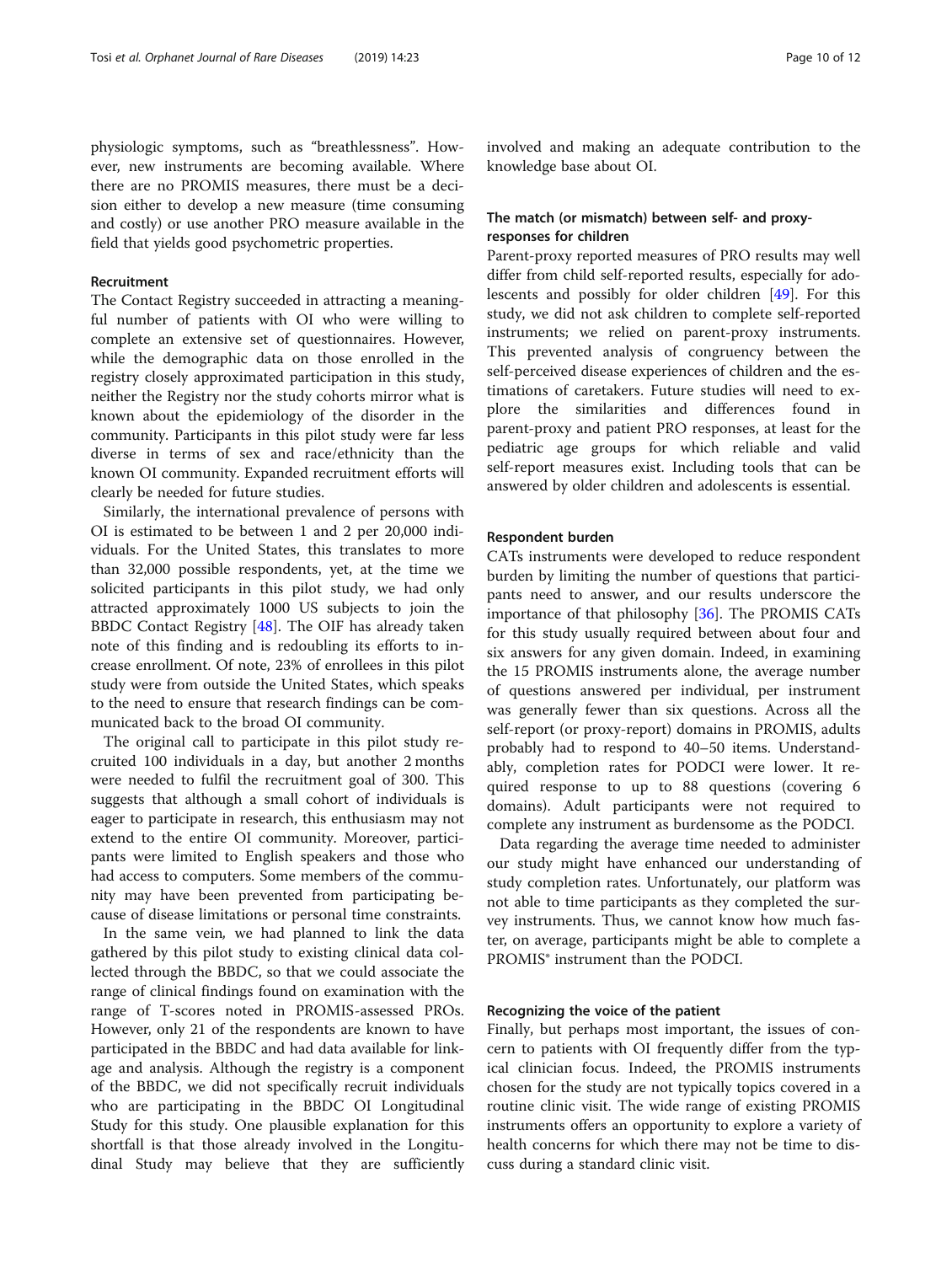# <span id="page-10-0"></span>Conclusion

Our pilot study demonstrated the feasibility of using the RDCRN BBDC Contact Registry for People with OI to recruit respondents from the OI community and to obtain analyzable PROMIS® and PODCI data regarding their disease experience. The tools selected performed well, demonstrating statistically significant scores relative to the general population and no excessive floor or ceiling effects. We will therefore be incorporating PRO instruments into our BBDC longitudinal study to assess health status, outcomes and responses to interventions in individuals with OI. Significant work remains ahead, however, if we are to meet our broader goal of improving quality of life for individuals with OI by improving their access to OI-specific health information, regardless of whether they have access to a major OI clinical center.

Our next step will be to leverage the intimate knowledge of OI that persons with this rare, extremely heterogeneous disorder hold and the clinical data accumulated by the BBDC Natural History Study. Doing so will allow us to validate an OI-specific patient-based classification system that aggregates persons with similar clinical characteristics and risks for complications as a basis for identifying treatment needs and developing disease management recommendations as well as generating hypotheses for pharmaceutical and clinical management studies. We will also expand our identification of existing PRO measures (e.g., PROMIS) and/or develop new PRO measures in partnership with the OI community to detect discernable differences in health status as a basis for evaluating health maintenance and treatment.

# Additional file

[Additional file 1:](https://doi.org/10.1186/s13023-019-1004-x) Questionnaire was developed by the study team and used to gather specific data points for this study regarding demographics and patient history. (PDF 82 kb)

#### Abbreviations

BBDC: Brittle Bones Disease Consortium; CAT: Computerized-adaptive technology; HRQOL: Health-related quality of life; INCDS: International Nomenclature group for Constitutional Disorders ICHG of the Skeleton; LCRC: Linked Clinical Research Centers; OI ANHI: OI Adult Natural History Initiative; OI: Osteogenesis Imperfecta; OIF: Osteogenesis Imperfecta Foundation; PODCI: Pediatric Outcomes Data Collection Instrument; PRO: Patient reported outcome; PROMIS®: Patient-Reported Outcome Measurement Information System®; RDCRN: Rare Disease Clinical Research Network

#### Acknowledgements

We wish to thank the members of the OI community who served on our Steering Committee: Michelle Burka, Lauren Brown, Donald Gardner, Barbara Simmonds, and Susan Wilson. We also wish to thank Kathleen N. Lohr and Bryce Reeve for their editorial suggestions.

We want to thank the members of the Brittle Bone Disease Consortium for their contributions: Brendan Lee (Baylor College of Medicine), Sandesh CS Nagamani (Baylor College of Medicine), Frank Rauch (Shriners Hospital for

Children and McGill University), Francis Glorieux (Shriners Hospital for Children and McGill University), Jean-Marc Retrouvey (Shriners Hospital for Children and McGill University), Paul Esposito (University of Nebraska Medical Center), Eric Rush (University of Kansas Medical Center), Michael Bober (Alfred I. DuPont Hospital for Children), David Eyre (University of Washington), Danielle Gomez (University of South Florida), Gerald Harris (Shriners Hospitals for Children, Chicago), Mahim Jain (Kennedy Krieger Institute), Deborah Krakow (University of California Los Angeles), Eric Orwoll (Oregon Health Sciences University), Cathleen Raggio (Hospital for Special Surgery), Peter Smith (Shriners Hospitals for Children, Chicago).

#### Funding

The Brittle Bone Disease Consortium (1U54AR068069–0) is a part of the National Center for Advancing Translational Sciences (NCATS) Rare Diseases Clinical Research Network (RDCRN), and is funded through a collaboration between the Office of Rare Diseases Research (ORDR), NCATS, the National Institute of Arthritis and Musculoskeletal and Skin Diseases (NIAMS), and the National Institute of Dental and Craniofacial Research (NIDCR). The content is solely the responsibility of the authors and does not necessarily represent the official views of the National Institutes of Health.

The Brittle Bone Disease Consortium is also supported by the Osteogenesis Imperfecta Foundation.

#### Availability of data and materials

The datasets generated and/or analysed are not currently publicly available. They will be available via dbGaP one year after publication of planned analyses.

#### Authors' contributions

LLT: Study design, statistical analysis, manuscript preparation, final approval. MKF: Contribution: Study design, statistical analysis, manuscript preparation, final approval. CMD: Contribution: Statistical analysis, manuscript preparation, final approval. APG: Contribution: Statistical analysis, manuscript preparation, final approval. TSH: Contribution: Study design, manuscript preparation, final approval. DC: Contribution: Study design, performed measurements, statistical analysis, manuscript preparation, final approval. VRS: Contribution: Study design, manuscript preparation, final approval. JPK: Contribution: Study design, performed measurements, statistical analysis, manuscript preparation, final approval.

#### Ethics approval and consent to participate

IRB approval for the pilot project was provided by the University of South Florida, the home institution of the Contact Registry.

#### Consent for publication

Not applicable.

#### Competing interests

The authors declare that they have no competing interests.

#### Publisher's Note

Springer Nature remains neutral with regard to jurisdictional claims in published maps and institutional affiliations.

#### Author details

<sup>1</sup>Bone Health Program, Children's National Health System, 111 Michigan Avenue, NW, Washington, DC 20010, USA. <sup>2</sup>Osteogenesis Imperfecta Foundation, Gaithersburg, MD, USA. <sup>3</sup>College of Medicine, University of South Florida, Tampa, Florida, USA. <sup>4</sup>Department of Molecular and Human Genetics, Baylor College of Medicine, Houston, TX, USA. <sup>5</sup>Texas Children's Hospital, Houston, TX, USA.

#### Received: 18 June 2018 Accepted: 21 January 2019 Published online: 29 January 2019

#### References

- 1. Augustin G, Jelincic Z, Majerovic M, Stefancic L. Carcinoma of left colon presenting as mechanical obstruction in a patient with osteogenesis imperfecta type III. J Inherit Metab Dis. 2007;30:109–10.
- 2. Basel D, Steiner RD. Osteogenesis imperfecta: recent findings shed new light on this once well-understood condition. Genet Med. 2009;11:375–85.